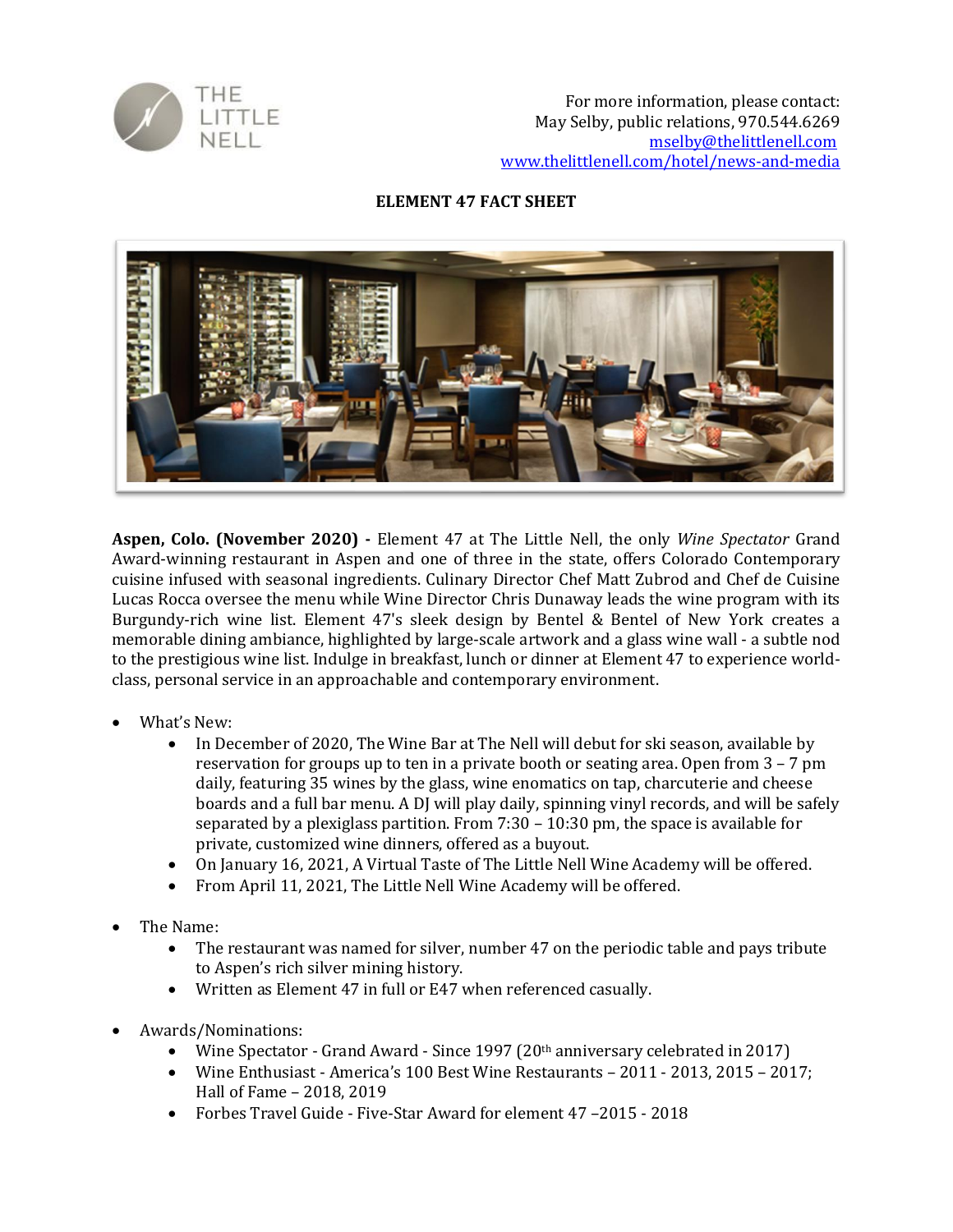- James Beard Nominated for multiple categories 14 times including Outstanding Wine Program, Outstanding Service, Outstanding Wine & Spirits Professional, Best Chef Southwest – and a winner 1 time with Chef George Mahaffey – Best Chef: Southwest in 1997
- World of Fine Wine World's Best Wines List 2014
- The Little Nell and Element 47 team:
	- General Manager: Jonathan Fillman
	- Culinary Director: [Matt Zubrod](https://www.thelittlenell.com/dining/element-47/our-talent/Matt-Zubrod)
	- Chef de Cuisine: Lucas Rocca
	- Food & Beverage Director: Csaba "Chubby" Oveges
	- Advanced Sommelier and Wine Director: [Christopher Dunaway](https://www.thelittlenell.com/dining/element-47/our-talent/Chris-Dunaway)
	- Certified Sommeliers: Jesse Libby, Jacob Johnson, Oscar Fernandez
	- Pastry Chef: Amy Andrews
- Wine Directors in chronological order:
	- Mark Pape
	- Bobby Stuckey
	- Richard Betts
	- Jonathan Pullis
	- Carlton McCoy
	- Chris Dunaway
- 10 Master Sommeliers have come through The Little Nell more than any other establishment in the U.S. (shown below in order from current to previous):
	- 1. Carlton McCoy
	- 2. Sabato Sagaria
	- 3. Jonathan Pullis
	- 4. Dustin Wilson
	- 5. Brian McClintic \*
	- 6. Richard Betts \*
	- 7. Bobby Stuckey
	- 8. Virginia Philip
	- 9. Jason Smith
	- 10. Sur Lucero

\*In the spring of 2020, Brian McClintic and Richard Betts resigned from the Court.

- Executive Chef Matt Zubrod's dinner menu is focused on seasonal fare, locally sourced produce, meat and game, as well as sustainable seafood.
	- All menus can be viewed here: [www.thelittlenell.com/dining/element-47/menu](http://www.thelittlenell.com/dining/element-47/menu)
	- About Chef Zubrod: Matt began his career with Ritz-Carlton in Aspen, Naples and Boston, which led to the role of sous-chef then executive chef at resorts and restaurants from Hawaii to California and eventually back to Colorado. Matt describes his main objective as "continuing to establish The Little Nell as the culinary hub of Colorado."
- Wine by the numbers:
	- # of bottles in the cellar: 20,000
	- # of bottles on the wine wall: 600
	- # of bottles on the wine lists: 2,300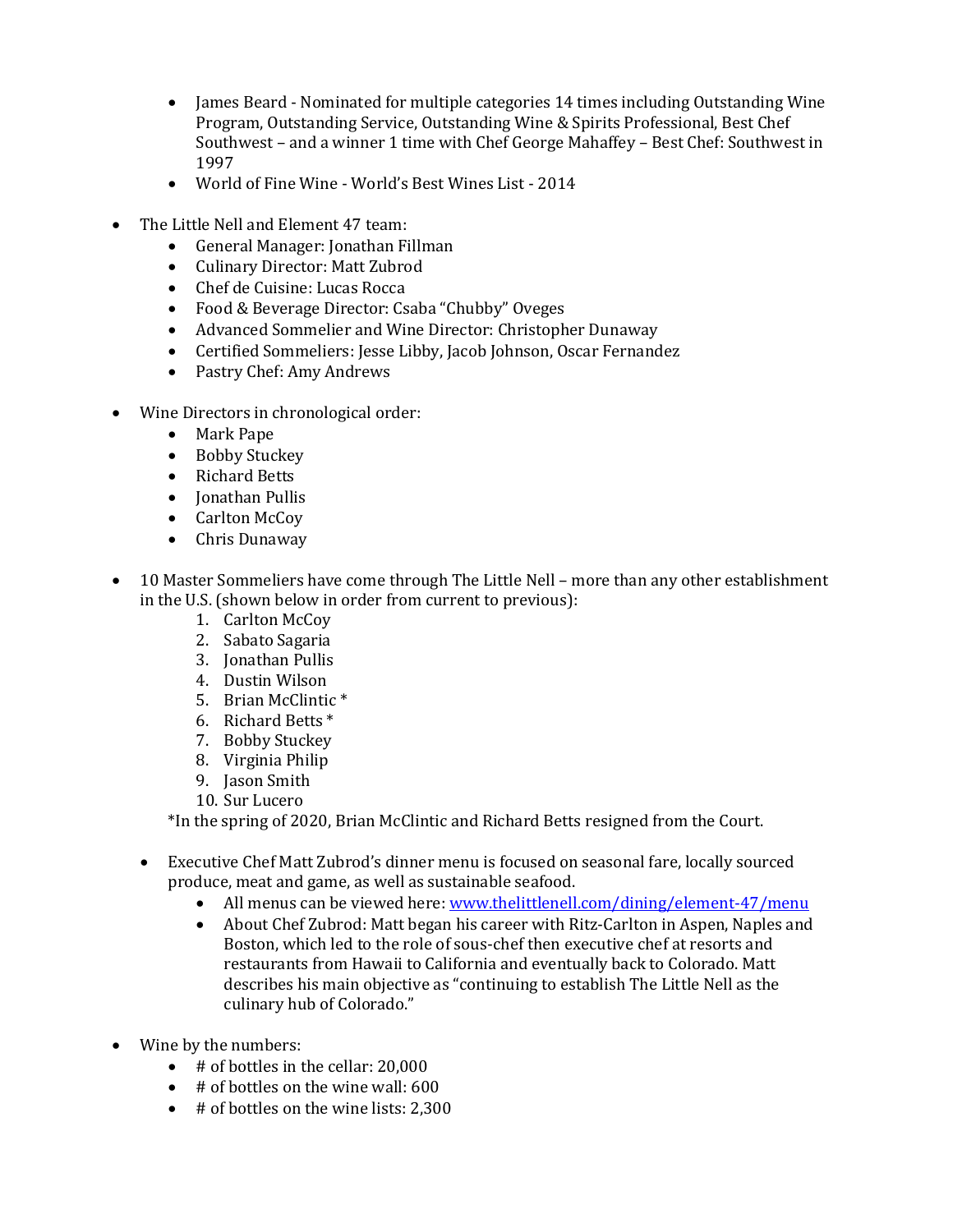- # of bottles aged in the cellar attic: approximately 2,000 bottles of Burgundy
- Wine price range from lowest priced to most expensive (subject to change):
	- Lowest: \$33 for a 2009 Kurt Darting Durkheimer Hochbenn Kabinett Riesling
	- Highest: \$48K for a 1985 Domaine de la Romanée-Conti
- Wine program details:
	- Focused on Burgundy and classic producers and regions with eclectic/eccentric offerings.
	- One of the only Legacy Wine Programs in the U.S. (Legacy Wine Program defined as "an older wine program that is respected in the world of wine and has been continually developed by Master Sommeliers throughout the years.")
- Emphasis on wine events:
	- The Little Nell Wine Academy was introduced in April of 2017, designed to provide an educational experience in an intimate environment with a curriculum presented by Master Sommeliers and the wine team at The Nell. Themes have included Old World, New World; France; Italy; and the next edition in April of 2021will cover Old World Masters vs. New World Renegades.
	- Wine dinners are presented throughout the year for guests, highlighting our relationships with winemakers and desire to increase exposure to quality, smaller producers. These events give our guests the opportunity to learn more about wine in an approachable way and to expand their knowledge. We don't expect the average guest to be well-versed in wine, but are happy to share our knowledge.
- The Little Nell's private label champagne:
	- We release a new private label champagne each year, in conjunction with the Food  $\&$ Wine Classic in mid-June, to increase our guests' exposure to quality small growers or family-owned operations.
		- 2013: Marc Herbrart
		- 2014: Pierre Gimonnet
		- 2015: Robert Moncuit
		- 2016: Bérêche et Fils Vallee
		- 2017: Bérêche et Fils Montagne
		- 2018: Bérêche et Fils Cote
		- 2019: Billecart-Salmon
		- 2020: René Geoffroy "Expression" Brut
- Court of Master Sommeliers Over the years, The Little Nell has played host to the CMS exams, most recently, in June 2017 and May 2018, for Introductory and Certified courses and exams.
- Restaurant Design:
	- In 2012, element 47 was designed by James Beard Restaurant Design award-winner Bentel & Bentel, the architects for Le Bernardin, Gramercy Tavern and the Modern.
	- Highlights of element 47's design include a glass wine wall incorporating the restaurant's award-winning cellar and natural elements such as stone, wood, and blackened steel, comfortable banquette seating, soft lighting, and large-scale modern artwork.
- Artwork: Throughout the hotel are original abstract works of art by internationally recognized painters, sculptors and photographers. Element 47 was designed to include an important